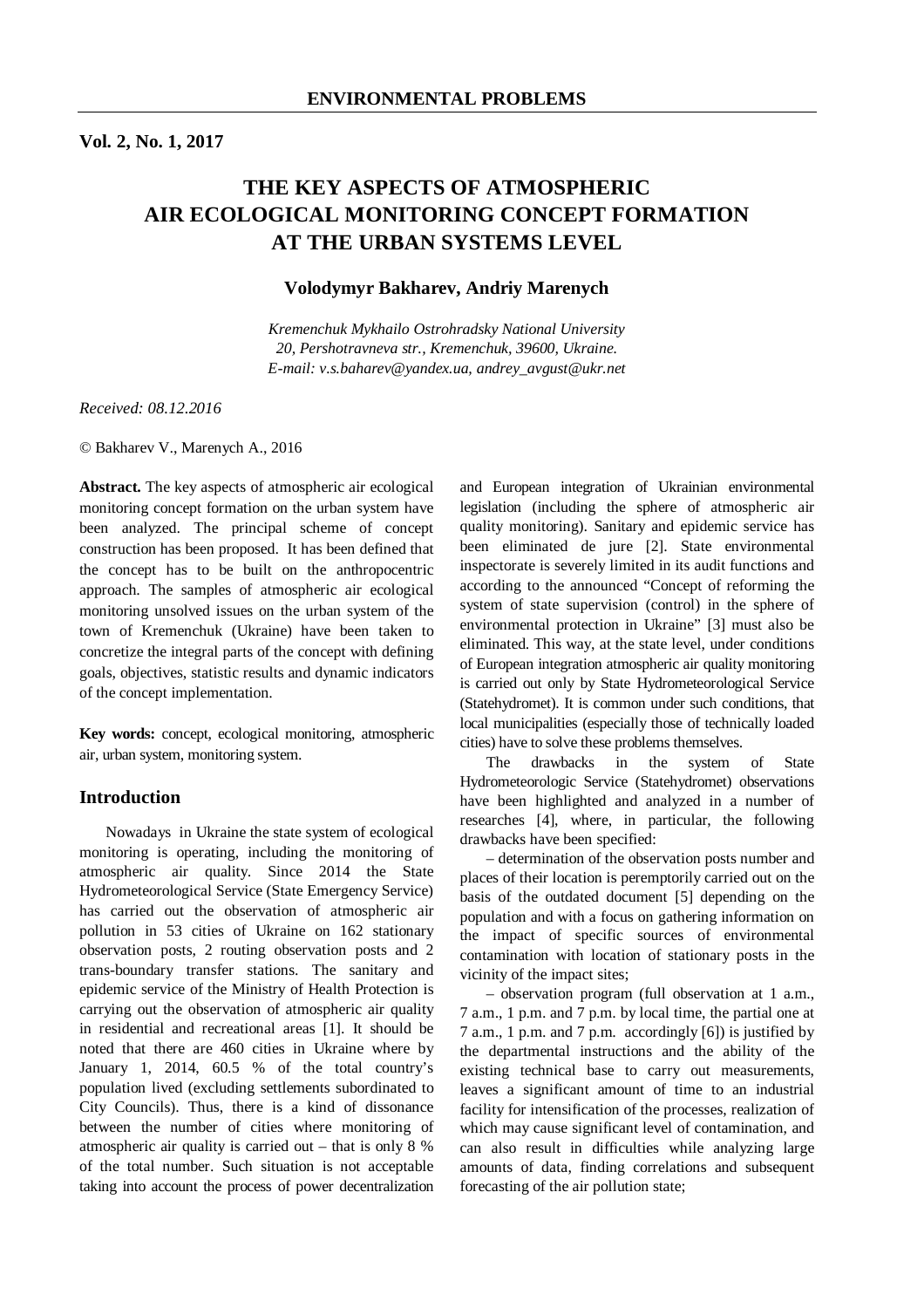– assessment of the influence of physical factors of environmental danger formation on air pollution is not carried out as a result of the contamination levels dynamics and therefore the inexpediency of these parameters fixing at stationary posts of the observation network;

– cooperation between different institutions at the municipal level is not coordinated.

In other analyses [7] concerning the imperfection of the monitoring system, it has been specified the following: "...the state system of environmental monitoring with its structure, level of organization, capabilities of the environmental state quantitative and qualitative parameters measurements, the way of data transmission and aggregation does not correspond to the assigned tasks and modern requirements".

The authors [8] have analyzed the drawbacks of atmospheric air monitoring system at the level of technically loaded urban system of Kharkiv. In particular, it has been stated that the main drawbacks of the existing monitoring system are the following: the absence of coordination and uniformity of information technologies, the lack of networks maintenance with information exchange means and consequently, lack of efficiency in the provision of information to users; the absence of unified integrated observation network at the regional level, which should include the monitoring entities networks, the automated stations network and the center of collecting and processing information based on the monitoring results; the insufficient level of technical and methodical provision of the observation networks functioning.

The authors [9] have made an analytical review of the issue of public access to monitoring systems information. It has been concluded that this issue in Ukraine has positive examples of solutions to this challenge. However, there is no unified conceptual approach of the state power in this matter.

Consequently, the vast majority of the drawbacks mentioned above have certain organizational and technical nature and it can be eliminated by reforming the legislative framework and the automated informational and analytical systems creation. Meanwhile the theoretical basis of monitoring systems improvement at the level of urban systems (urban areas) is not sufficiently developed and does not have a conceptual approach.

Thus, the goal of the work is to analyze the key aspects of atmospheric air ecological monitoring concept formation at the urban system level specifying the components of the concept.

#### **Theoretical part**

The concept is a structured document that combines specific tasks solving of which is required to achieve the objectives aimed at solving actual problems. It determines the direction of the strategy implementation as a plan for achieving a certain goal. Unlike the strategy, the concept has the variability signs in the process of solving the assigned tasks and it does not indicate the specific terms of achieving the goal set. Besides, it is peculiar for strategies, in contrast to concepts, to determine not only the results but also the indicators that actually have to reflect the process of any problem solving. However, it should be noted that addition of the indicators unit to the concept structure will create conditions for clearer understanding of strategic goals and allow in the process of strategy formation not only to define the terms of implementation, but also set the numerical values of the indicators.

It is necessary to clearly understand the fact that the basic philosophical thought while constructing ecological concepts should be their clear focus on protection of the human rights on clean environment, health protection, the environmental natural components protection from the effects of anthropogenic and, especially, technogenic activities of the society. This fact is especially important for developing the environmental monitoring concepts, as the main objective of monitoring system implementation at the urban systems level should be the environmental and health protection, but not obtaining information in order to support the activities of the state monitoring system.

It also should be taken into account that sociogenic factors of ecological danger forming, such as: environmental awareness, environmental knowledge, environmental culture in most cases are crucial in the process of environmental security management. Thus, the systematic sociological researches for enquiring the level of the mass environmental awareness are the necessary prerequisite for the concept task formulation and the interpretation of the results of their solving.

Taking into account everything mentioned above, the basic structure of the ecological monitoring concept presented in Fig. 1 has been proposed.

Therefore, the structure of the concept of environmental monitoring at the level of urban system, which should determine not only the objectives of the concept, but also the guidance and indicative outcomes of their solution has been proposed.

#### **Results**

The approximate structure of the concept based on the analysis of the environmental monitoring system problems of technically loaded urban system of the town of Kremenchuk [10] has been developed. The need to develop the environmental monitoring concept for the town of Kremenchug, like for the most industrially loaded cities in Ukraine, is caused by the failure of the current monitoring system to reasonably determine the contribution of different sources of environmental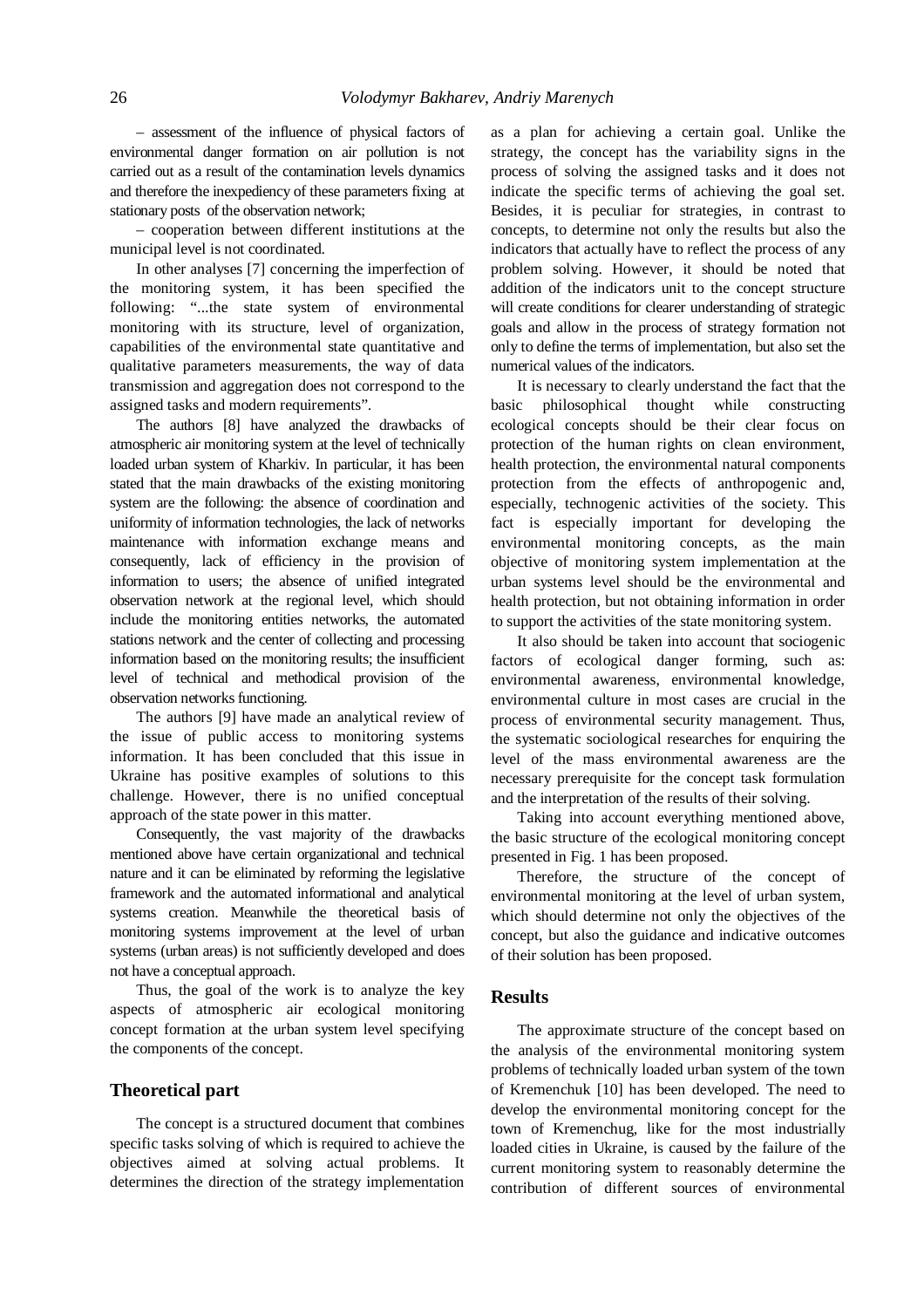hazards to the general level of atmospheric air pollution of the urban system. So, for Kremenchuk, the decisive is the fact of determining the results of the work of stationary monitoring stations network, mobile sources of transport emissions as the main pollutants of atmospheric air while 100 % of the complaints of the town inhabitants come to the municipal crisis line from the town areas that are located within industrial junctions. Besides, it occurs mainly at nighttime when the observations are not carried out.



**Fig. 1.** The basic structure of the ecological monitoring concept

*The basic problem* is the lack of systematic and operational observing system to develop actionable recommendations and making effective management decisions to prevent, ban and minimize the effects of air pollutants on environmental components and human health.

*The purpose of the concept* is considerate modernization of the observing system and formation of informational and analytical system of town atmospheric air quality estimation to ensure the rights of each resident for clean air and access to quality environmental information.

*Conceptual tasks are the following:*

1) improvement of standard (systematic) monitoring system;

2) development of an effective operational (crisis) monitoring system;

3) creation of photo and video monitoring;

4) improvement of the warning system on the occurrence of climatic conditions conducive to air pollution;

5) introduction of expert analysis practice of the primary information of the operational monitoring systems and the secondary information of the standard monitoring systems;

6) anthropocentric reorientation of sociological monitoring (by the problem that is considered);

7) modernization of the informational system displaying the results of the monitoring system work.

*The expected results:* 

1. Optimization of atmospheric air pollution monitoring system at the level of urban system with the provision of obtaining high quality operational and statistical information methods of stationary and routing observations and predictive modeling.

2. Establishment of the informational and analytical system of atmospheric air monitoring at the local level ensuring broad Web oriented hierarchical and differential access to environmental information.

3. Organization of the expert and analytical system work for the development and making management